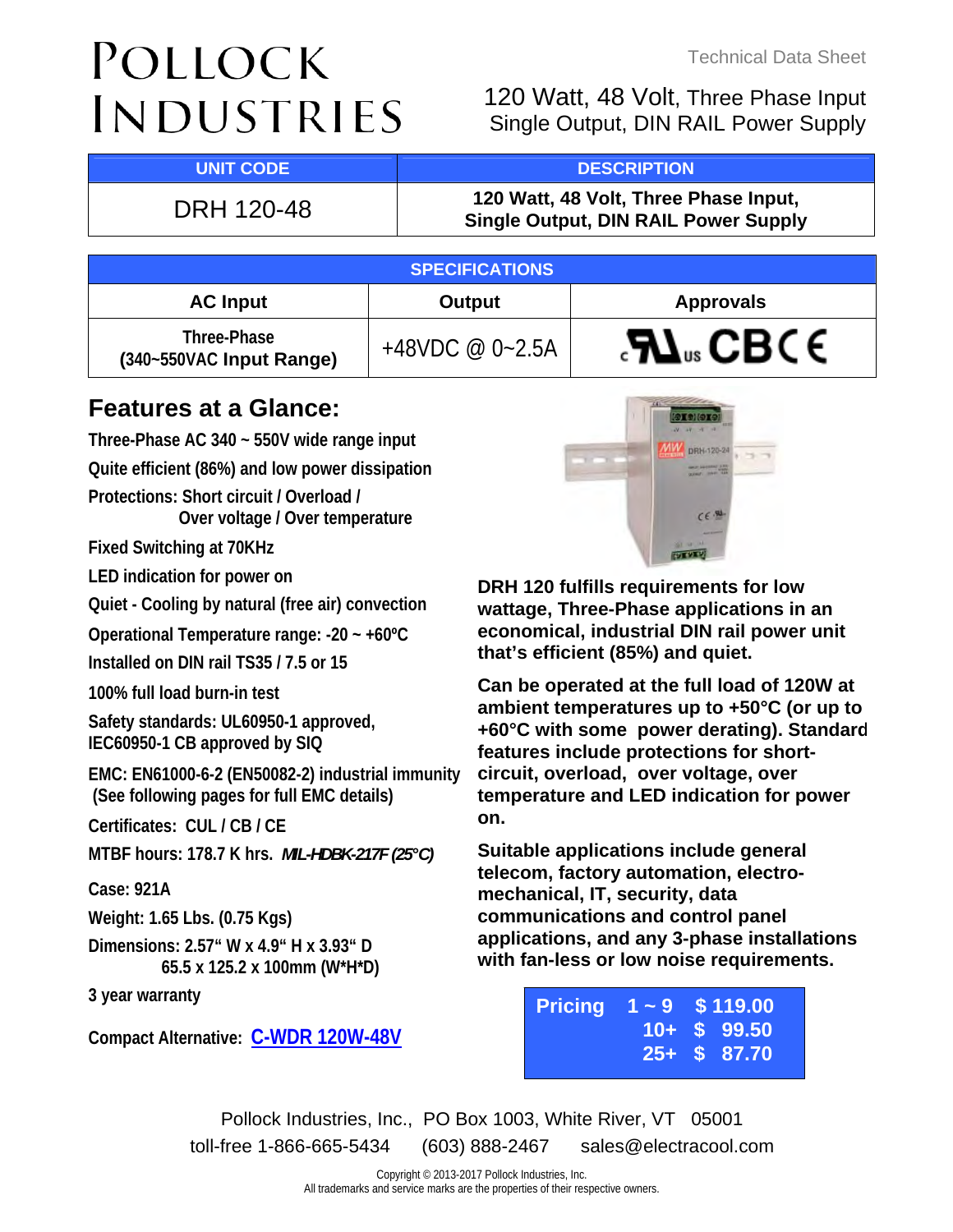

### 120W Single Output Industrial DIN RAIL Power Supply **D R H- 1 2 0 s e r i e s**



Features :

- Protections: Short circuit / Overload / Over voltage / Over temperature
- Cooling by free air convection
- Built-in constant current limiting circuit
- Can be installed on DIN rail TS-35/7.5 or 15
- EN61000-6-2(EN50082-2) industrial immunity level
- 100% full load burn-in test
- Fixed switching frequency at 70KHz
- 3 years warranty

# $\partial \mathbf{M}_{\text{us}}$ CBCE

#### **SPECIFICATION**

| <b>MODEL</b>                                                  |                                                                                                                                                                                                                                                                                                                                                                                                                                                                                                                                                  | DRH-120-24                                                                                                         | DRH-120-48 |  |
|---------------------------------------------------------------|--------------------------------------------------------------------------------------------------------------------------------------------------------------------------------------------------------------------------------------------------------------------------------------------------------------------------------------------------------------------------------------------------------------------------------------------------------------------------------------------------------------------------------------------------|--------------------------------------------------------------------------------------------------------------------|------------|--|
|                                                               | <b>DC VOLTAGE</b>                                                                                                                                                                                                                                                                                                                                                                                                                                                                                                                                | <b>24V</b>                                                                                                         | 48V        |  |
| <b>OUTPUT</b>                                                 | <b>RATED CURRENT</b>                                                                                                                                                                                                                                                                                                                                                                                                                                                                                                                             | 5A                                                                                                                 | 2.5A       |  |
|                                                               | <b>CURRENT RANGE</b>                                                                                                                                                                                                                                                                                                                                                                                                                                                                                                                             | $0 - 5A$                                                                                                           | $0 - 2.5A$ |  |
|                                                               | <b>RATED POWER</b>                                                                                                                                                                                                                                                                                                                                                                                                                                                                                                                               | 120W                                                                                                               | 120W       |  |
|                                                               | RIPPLE & NOISE (max.) Note.2 80mVp-p                                                                                                                                                                                                                                                                                                                                                                                                                                                                                                             |                                                                                                                    | 80mVp-p    |  |
|                                                               | <b>VOLTAGE ADJ. RANGE</b>                                                                                                                                                                                                                                                                                                                                                                                                                                                                                                                        | $24 - 28V$                                                                                                         | $48 - 55V$ |  |
|                                                               | <b>VOLTAGE TOLERANCE Note.3 <math>\pm</math>1.0%</b>                                                                                                                                                                                                                                                                                                                                                                                                                                                                                             |                                                                                                                    | ±1.0%      |  |
|                                                               | <b>LINE REGULATION</b>                                                                                                                                                                                                                                                                                                                                                                                                                                                                                                                           | ±0.5%                                                                                                              | ±0.5%      |  |
|                                                               | <b>LOAD REGULATION</b>                                                                                                                                                                                                                                                                                                                                                                                                                                                                                                                           | ±0.5%                                                                                                              | ±0.5%      |  |
|                                                               | SETUP, RISE, HOLD UP TIME                                                                                                                                                                                                                                                                                                                                                                                                                                                                                                                        | 1700ms, 120ms, 16ms/400VAC<br>1000ms, 120ms, 30ms/500VAC at full load                                              |            |  |
|                                                               | <b>VOLTAGE RANGE</b>                                                                                                                                                                                                                                                                                                                                                                                                                                                                                                                             | $340 - 550$ VAC<br>480~780VDC                                                                                      |            |  |
|                                                               | <b>FREQUENCY RANGE</b>                                                                                                                                                                                                                                                                                                                                                                                                                                                                                                                           | $47 \sim 63$ Hz                                                                                                    |            |  |
| <b>EFFICIENCY (Typ.)</b><br><b>INPUT</b><br><b>AC CURRENT</b> |                                                                                                                                                                                                                                                                                                                                                                                                                                                                                                                                                  | 85%                                                                                                                | 86%        |  |
|                                                               |                                                                                                                                                                                                                                                                                                                                                                                                                                                                                                                                                  | 0.65A/400VAC<br>0.6A/500VAC                                                                                        |            |  |
|                                                               | <b>INRUSH CURRENT (max.)</b>                                                                                                                                                                                                                                                                                                                                                                                                                                                                                                                     | <b>COLD START 50A</b>                                                                                              |            |  |
|                                                               | <b>LEAKAGE CURRENT</b>                                                                                                                                                                                                                                                                                                                                                                                                                                                                                                                           | <3.5mA / 530VAC                                                                                                    |            |  |
|                                                               |                                                                                                                                                                                                                                                                                                                                                                                                                                                                                                                                                  | 105 ~ 160% rated output power                                                                                      |            |  |
|                                                               | <b>OVERLOAD</b>                                                                                                                                                                                                                                                                                                                                                                                                                                                                                                                                  | Protection type : Constant current limiting, recovers automatically after fault condition is removed               |            |  |
|                                                               | PROTECTION   OVER VOLTAGE                                                                                                                                                                                                                                                                                                                                                                                                                                                                                                                        | $30 - 36V$                                                                                                         | $59 - 66V$ |  |
|                                                               |                                                                                                                                                                                                                                                                                                                                                                                                                                                                                                                                                  | Protection type : Shut down o/p voltage, re-power on to recover                                                    |            |  |
|                                                               | <b>OVER TEMPERATURE</b>                                                                                                                                                                                                                                                                                                                                                                                                                                                                                                                          | 85℃±5℃ (TSW) detect on heatsink of power switch                                                                    |            |  |
|                                                               |                                                                                                                                                                                                                                                                                                                                                                                                                                                                                                                                                  | Protection type : Shut down o/p voltage, recovers automatically after temperature goes down                        |            |  |
| <b>WORKING TEMP.</b>                                          |                                                                                                                                                                                                                                                                                                                                                                                                                                                                                                                                                  | $-20 \sim +60^{\circ}$ (Refer to "Derating Curve")                                                                 |            |  |
|                                                               | <b>WORKING HUMIDITY</b>                                                                                                                                                                                                                                                                                                                                                                                                                                                                                                                          | $20 \sim 90\%$ RH non-condensing                                                                                   |            |  |
| <b>ENVIRONMENT</b>                                            | STORAGE TEMP., HUMIDITY                                                                                                                                                                                                                                                                                                                                                                                                                                                                                                                          | $-40 \sim +85^{\circ}$ C, 10 ~ 95% RH                                                                              |            |  |
|                                                               | <b>TEMP. COEFFICIENT</b>                                                                                                                                                                                                                                                                                                                                                                                                                                                                                                                         | $\pm 0.03\%$ (0 ~ 50°C)                                                                                            |            |  |
|                                                               | <b>VIBRATION</b>                                                                                                                                                                                                                                                                                                                                                                                                                                                                                                                                 | Component: 10 ~ 500Hz, 2G 10min./1cycle, 60min. each along X, Y, Z axes; Mounting clip: Compliance to IEC60068-2-6 |            |  |
|                                                               | <b>SAFETY STANDARDS</b>                                                                                                                                                                                                                                                                                                                                                                                                                                                                                                                          | UL60950-1 approved, IEC60950-1 CB approved by SIQ                                                                  |            |  |
| <b>SAFETY &amp;</b>                                           | <b>WITHSTAND VOLTAGE</b>                                                                                                                                                                                                                                                                                                                                                                                                                                                                                                                         | I/P-O/P:3KVAC I/P-FG:1.5KVAC O/P-FG:0.5KVAC                                                                        |            |  |
| <b>EMC</b>                                                    | <b>ISOLATION RESISTANCE</b><br>I/P-O/P, I/P-FG, O/P-FG:100M Ohms / 500VDC / 25°C / 70% RH                                                                                                                                                                                                                                                                                                                                                                                                                                                        |                                                                                                                    |            |  |
| (Note 4)                                                      | <b>EMC EMISSION</b>                                                                                                                                                                                                                                                                                                                                                                                                                                                                                                                              | Compliance to EN55011 (CISPR11), EN55022 (CISPR22), EN61204-3 Class B                                              |            |  |
|                                                               | <b>EMC IMMUNITY</b>                                                                                                                                                                                                                                                                                                                                                                                                                                                                                                                              | Compliance to EN61000-4-2,3,4,5,6,8,11, EN61204-3, EN61000-6-2 (EN50082-2), heavy industry level, criteria A       |            |  |
|                                                               | <b>MTBF</b>                                                                                                                                                                                                                                                                                                                                                                                                                                                                                                                                      | 178.7Khrs min.<br>MIL-HDBK-217F $(25^{\circ}$ C)                                                                   |            |  |
| <b>OTHERS</b>                                                 | <b>DIMENSION</b>                                                                                                                                                                                                                                                                                                                                                                                                                                                                                                                                 | 65.5*125.2*100mm (W*H*D)                                                                                           |            |  |
|                                                               | <b>PACKING</b>                                                                                                                                                                                                                                                                                                                                                                                                                                                                                                                                   | 0.75Kg; 20pcs/16Kg/1.29CUFT                                                                                        |            |  |
| <b>NOTE</b>                                                   | 1. All parameters NOT specially mentioned are measured at 400VAC input, rated load and $25^{\circ}$ of ambient temperature.<br>2. Ripple & noise are measured at 20MHz of bandwidth by using a 12" twisted pair-wire terminated with a 0.1uf & 47uf parallel capacitor.<br>3. Tolerance: includes set up tolerance, line regulation and load regulation.<br>4. The power supply is considered a component which will be installed into a final equipment. The final equipment must be re-confirmed that it still meets<br><b>EMC</b> directives. |                                                                                                                    |            |  |

Pollock Industries, Inc., PO Box 1003, White River, VT 05001 toll-free 1-866-665-5434 (603) 888-2467 sales@electracool.com